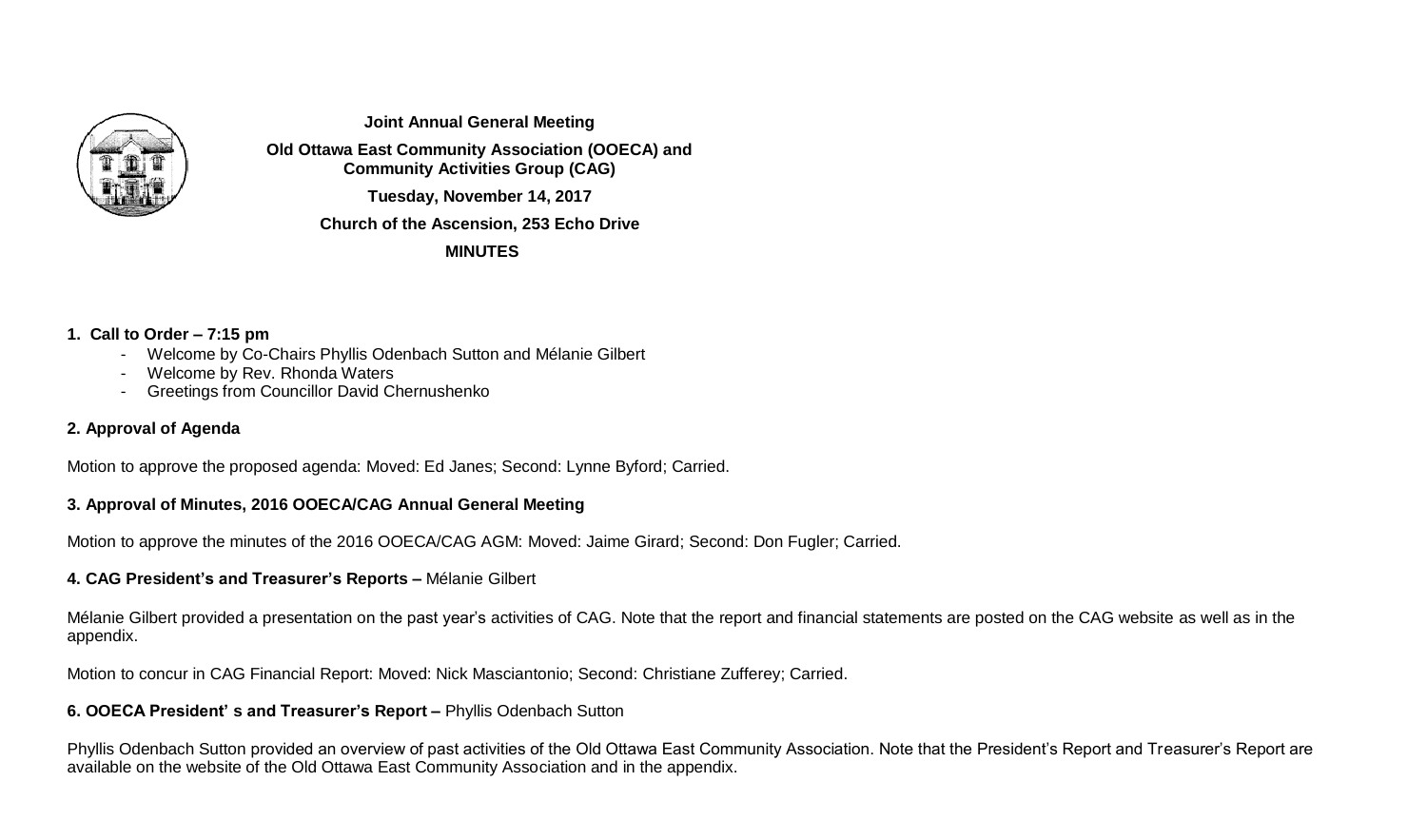## **7. Elections – OOECA Board**

# **CANDIDATES NOMINATED FOR THE BOARD OF THE OLD OTTAWA EAST COMMUNITY ASSOCIATION, 2017-2019**

President: Phyllis Odenbach Sutton Vice President/Planning : Ron Rose\* Treasurer: Don Fugler\*\* Secretary: Jocelyn Kearney Communications: Catherine Pacella Lees Apartment Rep: Anne-Raphaelle Audouin\* Transportation: Tom Scott\* Membership: Suzanne Johnston Community Safety; Jaime Girard Federation of Citizens' Associations: Mark Seebaran The Corners on Main/Greystone: Heather Jarrett\* Member at Large: Bob Gordon\*, Cam Vidler\*, Richard Cundall\* Past President/Footbridge: John Dance

\* New for 2017-2019 Board

\_\_\_\_\_\_\_\_\_\_\_\_\_\_\_\_\_\_

\*\*Fifth term

Motion: that the proposed slate of candidates for the OOECA Board 2017 - 2019 be approved with the special provision that Don Fugler be treasurer for a fifth two-year term (the standard is a maximum of three consecutive two-year terms). Moved: Stephen Pope; Second: Jocelyn Caloz; Carried.

Motion to concur in treasurer's report: Moved: Bob Parkins; Second; Camrose Burdon; Carried.

## **10.** *Mainstreeter* **Update –** Steven Begg

- The Old Ottawa East Mainstreeter community newspaper is a volunteer-run, not-for-profit organization, overseen by a volunteer board of directors from the Old Ottawa East neighbourhood.
- This year, the paper put out five excellent issues, with one more to go before the end of 2017. Joe Paraskevas oversaw the first three issues of the year before retiring after four excellent years as our editor-in-chief. Meredith Newberry stepped in as interim editor to oversee the final three issues. The paper has had no shortage of excellent content in 2017, with contributions coming each issue from a health mix of longtime contributors and first-time reporters.
- On the financial side, revenues for 2017 are strong, and demand from advertisers remains high.
- In 2017, the paper has been able to reinvest some of its surplus into the community through cash and in-kind contributions to the Main Event, the Main Street Farmers' Market, the Ascension Jazz Series, and OOECA.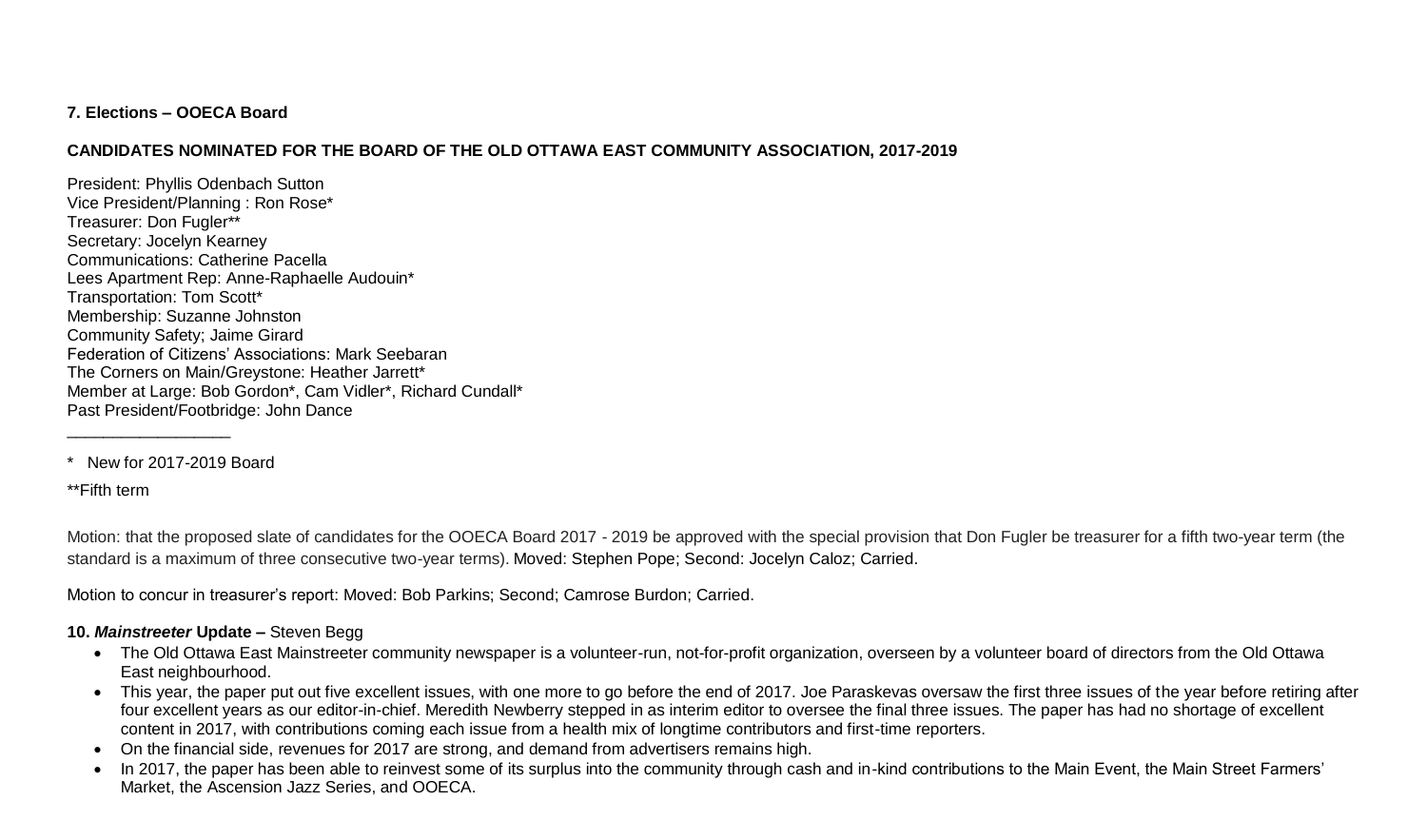- 2018 is looking to be an exciting year for the paper. It is looking for a new editor-in-chief is expected to be finalized in December. It is hoped that to the new editor will be in place for Issue #2 of 2018. The paper is look forward to expanding distribution to include Greystone and The Corners, as new residents move in. It is also looking at use of colour printing.
- The paper continues to need volunteers to help make 2018 great, in all roles reporting, photography, production, copy editing, and the board.
- Ron Rose, advertising manager, deserves particular acknowledgement for the important role he's played this year in helping the transition between editors.

## **11. Open Forum**

Ed Janes moderated the question and answer forum.

# **11. Adjournment**

Motion to adjourn at 8:45 PM. Moved: Tara Hogeterp; Second: Stephen McCarthy; Carried.

# **APPENDIX 1 – COMMUNITY ACTIVITIES GROUP PRESIDENT'S REPORT**

**Community Activities Group of Old Ottawa East 2016-17 Annual General Meeting Report November 14, 2017 Mélanie Gilbert, Past Chair, CAG**

# **About the CAG**

• Community-based, not-for-profit organization delivering recreation, sports and cultural programs and community events.

- Programs offered at:
- Old Town Hall
- Brantwood Park
- Springhurst Park
- Lady Evelyn School Gym
- Funded entirely from registration fees,
- sponsorships, and community partnerships
- City of Ottawa maintains facilities, but do not fund CAG programs.
- Delivered by a small, professional staff and a volunteer board dedicated to community service.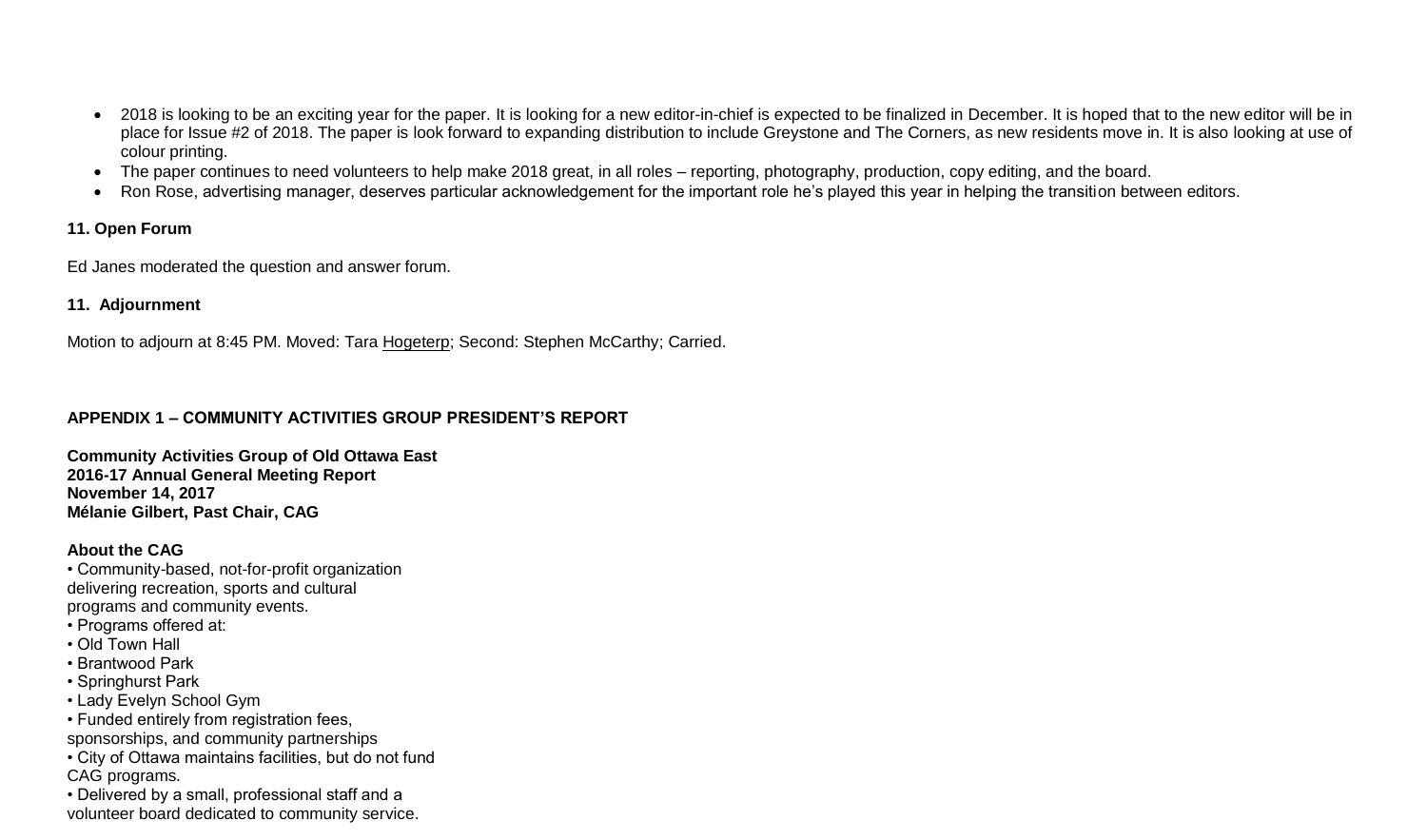## **2016-17 CAG Highlights**

• Four free community events:

• Winter Party in the Park, Valentine Skate, Fall

Festival, The Main Event & Summer BBQs

• The Main Event back on our new Main Street.

• Highly successful first year Old Town Hall program (after devolution of program management from the City of Ottawa to the CAG).

• A total of 1363 program spots filled: 643 adult, 720 children

• New investments in community services and facilities.

• Progress towards a new community centre. 2016-17 CAG Challenges

• Introduction of new licensing requirements for Kindergarten care programs:

• Brantwood cannot be licensed (no fence, proximity to river, too small)

• Old Town Hall license in progress, but significant challenges remain (busing, recruitment

of Registered Early Childhood Educator)

• Will be guided by the community survey

• Introduction of new minimum wage:

• A significant impact on program costs, given the small scale / budget of CAG

• 22% increase in minimum wage will result in an increase in program fees

• Fund established to ensure access to programs for households with limited financial means

Your Community Needs You!!!

• Volunteers make CAG programs and events happen:

• Thanks to the Special Events Team

• Under the leadership of Lisa Dunnett

• Thanks to the many volunteers for these events …

• The Winter Party, Valentine's Skate, Main Event, Fall Festival, Summer BBQs …

• Thanks to you for signing up tonight for future events "Uncle Sam (actually Aunt Lisa) needs you!!!"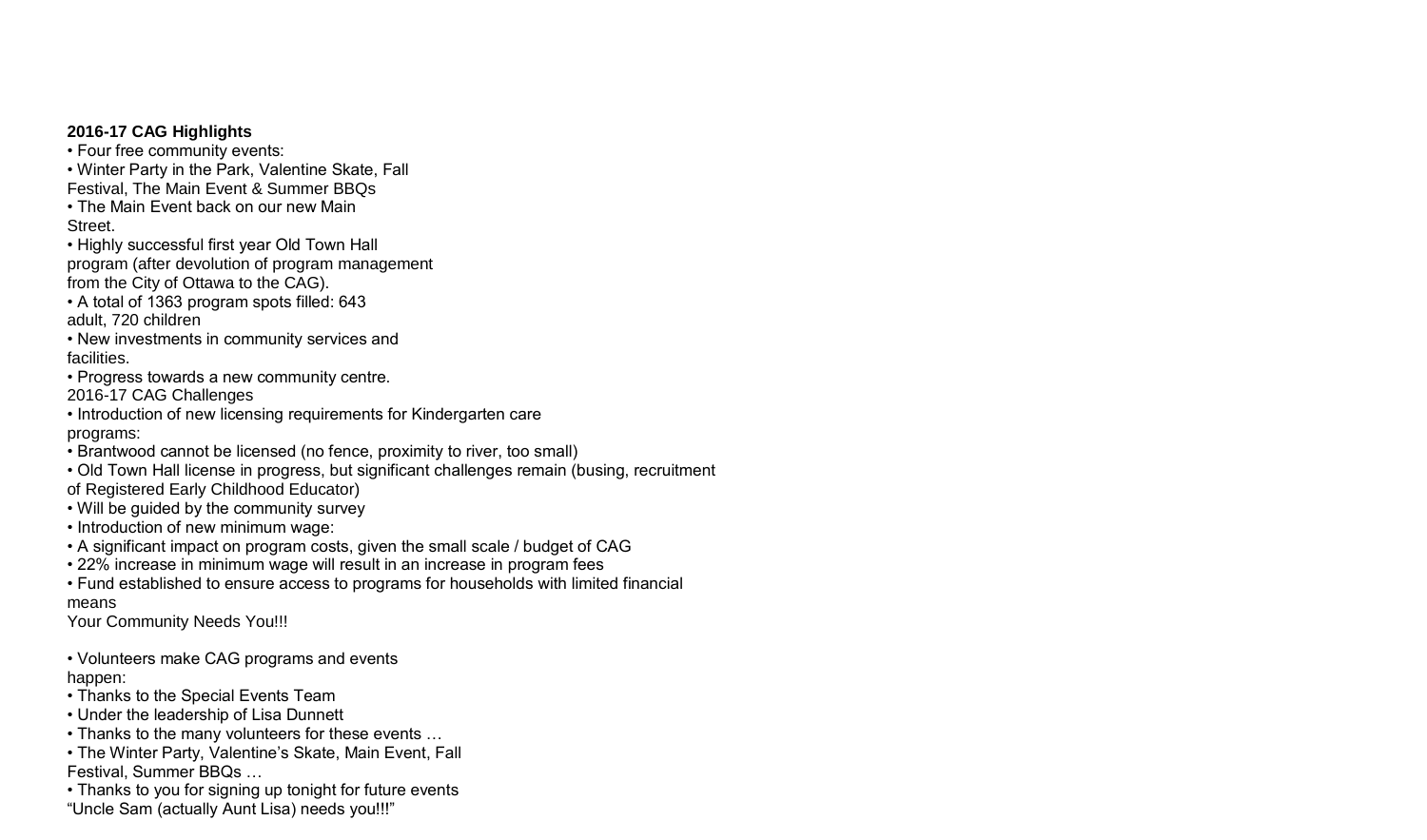## **Thanks to our Sponsors**

• Community Partners: City of Ottawa Sandy Hill Community Health Centre Watson's Pharmacy and Wellness Centre The Green Door Diane& Jen Realty The Regional Group – Greystone Village Bank of Montreal – Lansdowne Domicile – Corners on Main Street • Gold Sponsors of the Main Event: The Royal Oak Revelstoke Developments • Silver Sponsors of the Main Event: Mainstreeter Kirk Law Office Singing Pebble Books The Organic Salon McKeen Metro – Glebe Scotia McLeod Old Ottawa East Community Association

## **2017-18 CAG Board**

- Chair Don Stephenson
- Past-Chair Mélanie Gilbert
- Treasurer Lynne Byford
- Secretary/Communications Tina Raymond
- Volunteers / Events Coordinator Lisa Dunnett

## **APPENDIX 2 – COMMUNITY ACTIVITIES GROUP FINANCIAL REPORT**

## **2016-17 Income Statement (01/11/17 accrual basis)**

Income Community Partnerships 5,000 Events 5,159 Fundraising activities 4,243 Programs - adult 44,168 Programs – children 150,658 Rentals 12,488 Total income: \$221,716 Expenses Management (operating) 23,738 Payroll (operating) 66,496 Events 6,232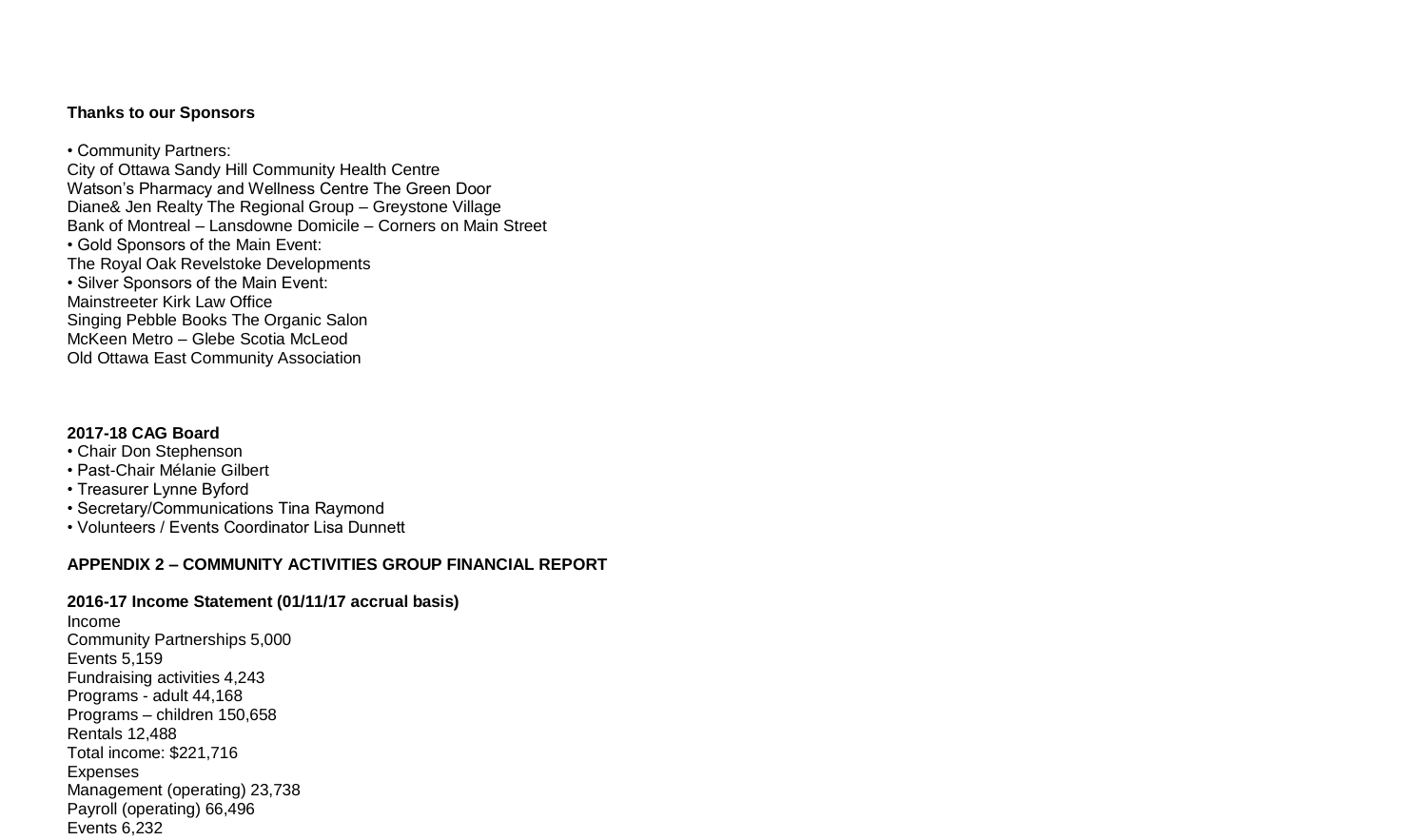Fundraising activities 1,501 Programs – adult 27,538 Programs – children 92,307 Total expenses: \$217,812 Surplus \$ 3,904 2016-17 Balance Sheet (01/11/17 accrual basis) Total Assets 65,865 Total Current Liabilities 16,795 Total Equity 49,071 Equity Audit Fund 1,000 Branding Fund 1,000 Capital Item Fund 1, 620 Community Investment Fund 12,647 Contingency Reserve Fund 18,900 Facilities Fund 5,000 Program & Subsidy Fund 5,000 Surplus for the year 3,904 Total Equity 49,071 Total Liabilities and Equity 65,865

## **APPENDIX 3 – OLD OTTAWA EAST COMMUNITY ASSOCIATION CHAIR'S REPORT**

#### **Overview**

•Current & Proposed Board •Financial Report •Transportation •Planning •Corners on Main •Greystone Village •SLOE • Highlights 2017 •Next Year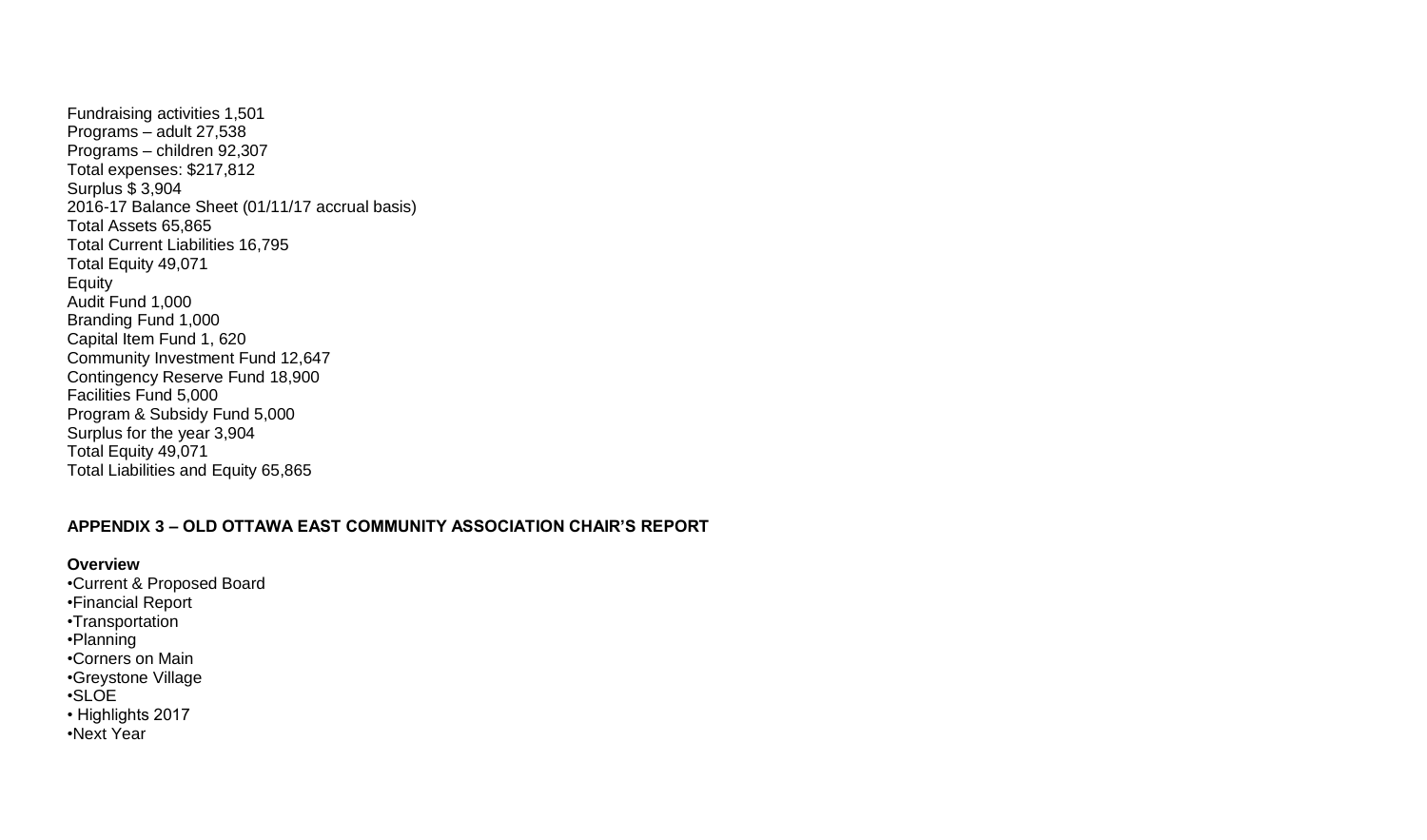#### **Current OOECA Board Members**

•President: Phyllis Odenbach Sutton •VP/Transportation: Ed Janes\* •Past-president: John Dance •Treasurer: Don Fugler •Secretary: Katherine Simonds\* •Communications: Catherine Pacella •Lees Apts: Bill Baldwin\*

•Membership: Suzanne Johnston •Community Safety: Mark Seebaran •Fed. Of Citizens Associations: Bob Parkins\* •City Centre Coalition: Kate Martin\* •At large: Paul Goodkey\*, Jocelyn Kearney \* Retiring

#### **Proposed OOECA Board Members**

•President: Phyllis OdenbachSutton •VP/Planning: Ron Rose\* •Past-president/Footbridge: John Dance •Treasurer: Don Fugler\*\* •Secretary: Jocelyn Kearney •Communications: Catherine Pacella •Lees Apts: Anne-Raphaelle Audouin\*

•Transportation: Tom Scott\* •Membership: Suzanne Johnston •Community Safety: Jaime Girard\* •Fed. Of Citizens Associations :Mark Seebaran •The Corners on Main and Greystone: Heather Jarrett\* •At large: Bob Gordon\*, Cam Vidler\*, Richard Cundall\* \* New Board Member; \*\* 5th term

### **Financial Report:**

#### *Expenses (\$)*

-Rentals/supplies \$1,262 -Insurance - 551 -Photocopying - 618 -Memberships - \*280 -Miscellaneous -192 \* Including contribution to CAG for Main Event

*Revenues (\$)* -Memberships - \$2,503 -Main Event BBQ (net) - \$888

*Carryover* (2016) **\$20,054** *Balance* **\$20,542**

### **Transportation**

•Main Street / McIlraith bridge reconstruction finished •New crosswalk at Greenfield / Concord St N •LRT getting closer to completion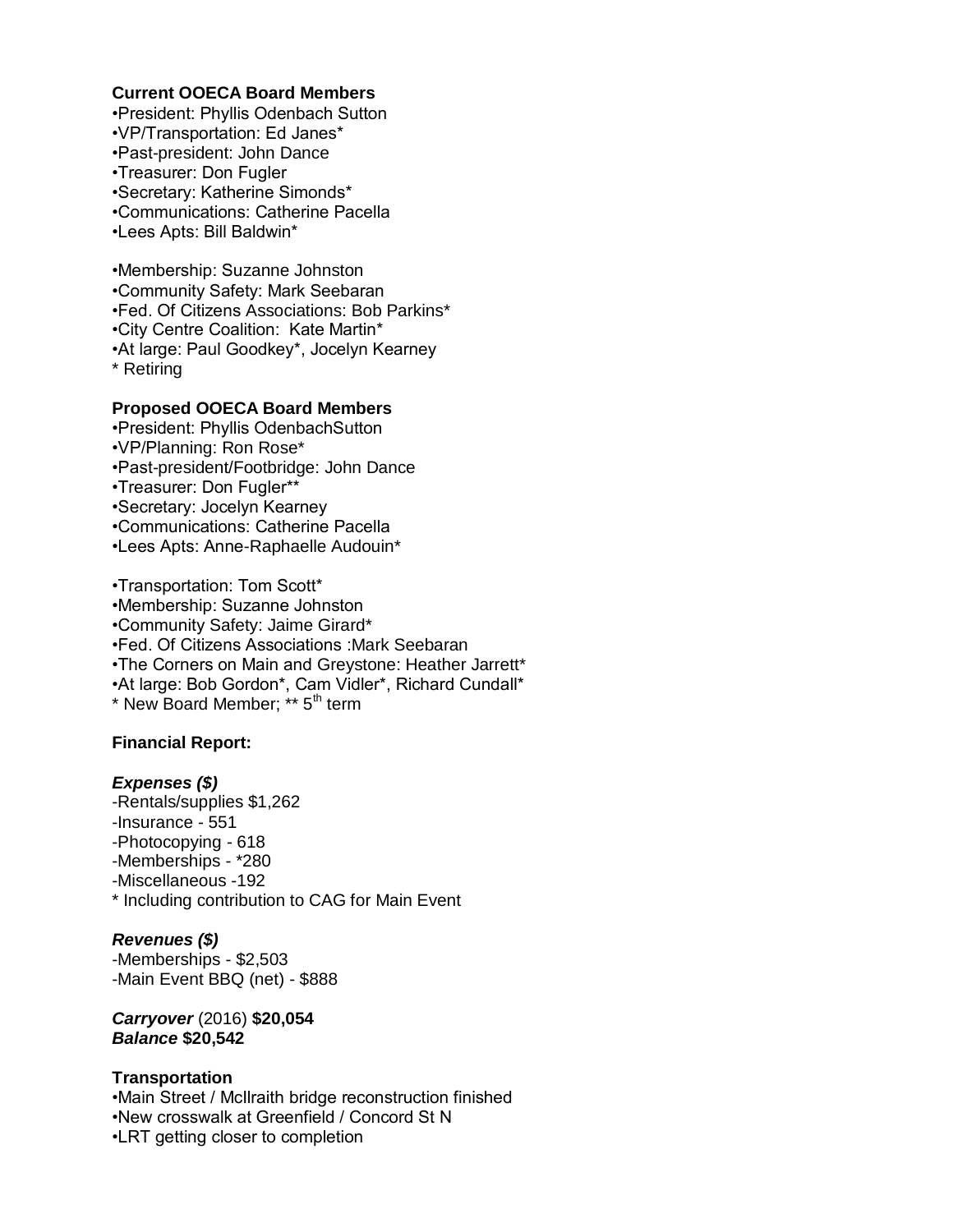•Fifth-Clegg footbridge construction has begun

•Re-installment of Rideau Canal canoe/kayak access (at Clegg)

•Rideau River Western Pathway construction underway

•Greystone Village river walking path reopened

•Sound barriers north of Queensway (still an issue)

•Elgin Street & Hawthorne Avenue –construction start 2019

•Greenfield project, including Main from Harvey to Echo & corner of Colonel By/ Hawthorne/ Graham –construction start 2020

## **Planning**

•OOE Planning Committee now has 10 members, with all neighbourhoods represented •Reviewed/ commented on 9 Committee of Adjustment applications for minor variances •Participated in 5 "non-disclosure" pre-application consultations

•Reviewed revised Site Plan Control application & liaised with neighbours of 41 Concord St North

•Reviewed Zoning By-law Amendments for Greystone North Village & Deschateletsblock •Reviewed Omnibus Zoning By-law Amendments

•Attended consultation meetings with City staff & presented critiques to City Planning Committee on amendments to Coach House By-laws

•Provided input to R4 Zoning Review (currently on hold -Interim control bylaw limits # of bedrooms to 4 per unit)

•Engaged with FCA / City in monitoring & review of Infill 1 & 2 Zoning By-laws

•If you have an interest in participating or have concerns, contact us at [planning@ottawaeast.ca](mailto:planning@ottawaeast.ca)

## **The Corners on Main**

Phase 1

•65 units near completion: moving in dates in Jan & Feb

•Show models to open on 2ndfloor in Nov

•Landscaping on Springhurst& east side hopefully complete before snow flies

Phase 2

•Construction underway; hope to finish in 1sthalf of 2019

Phase 2 retail/ commercial

•Domicile pursuing potential tenants "with gusto"; would welcome "warm" leads or ideas

## **Greystone Village**

Phase 1

•Housing construction ongoing; 1sthomeowners moved in; 30 homes to be occupied by end of year

Phase 2 –North Village

•Construction of roads & sewers complete; utility works to be completed in Nov •House construction to start in Nov; 1stoccupancy summer 2018

Condo tower •Ground breaking ceremony on Oct 3 •Construction of 1sttower to begin in Nov; 1stoccupancy fall 2019

Retirement residence •Community presentation on Nov 20; CofAminor variance hearing on Dec 6; site plan application soon

## **Deschâtelets**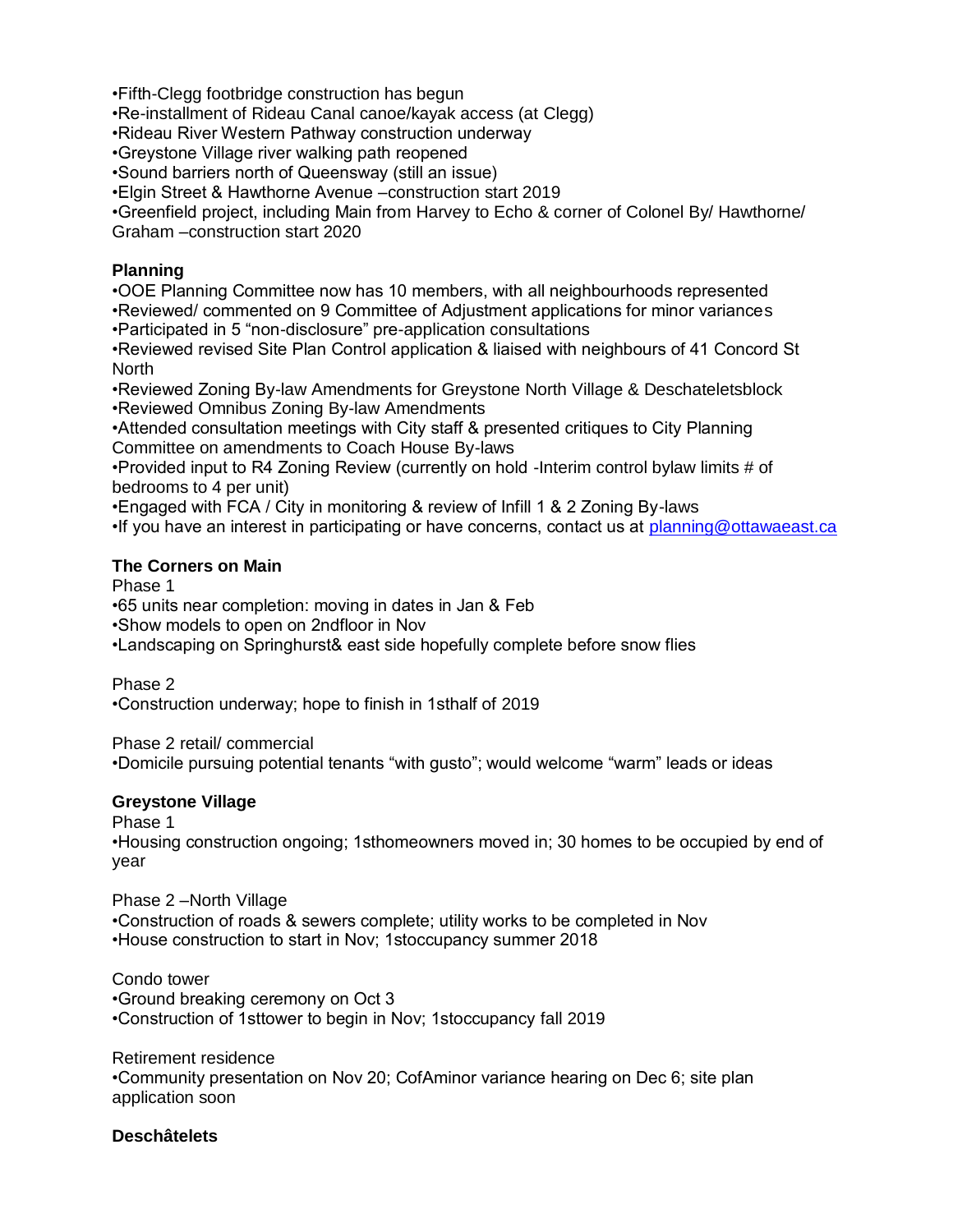•Letter of intent extended with CADHCO for repurposing to mixed use facility

Mixed use: retail on ground floor with rental apartments above •Planning underway; proposal will be 6 storey on Main & 9 storey fronting Deschâtelets Avenue

Total dwelling units:

•Approx. 915 (singles, towns, condos, rental, retirement residence)

#### **Environment / Sustainable Living OE**  *Gardens and Trees*

-Lees and Saint Paul community gardens: productive -Children's Garden: remediation and rebuild underway -Perennial (Main and Riverdale): colourful new addition -Rideau Gardeners: residents adopt Elliot-Bullock "island" -Influence new Urban Forest Management Plan (Glebe et al) -Nature Trail: ongoing maintenance

## *Active Transportation*

-Main cycle tracks and wide sidewalks + safer Smyth Bridge -Footbridge underway -Rideau River Western Pathway greatly advanced -New LRT multi-use pathway nearing completion

### **Environment / Sustainable Living OE**  *Greening of Community*

-Ongoing review of development vs community's "Deep Green" plan -30m river corridor of Greystone Village -naturalized -walking pathway -turtle habitat -400 "reforestation" trees, 50 large trees, 420 shrubs,

-Request for city to take ownership of 30m: pending

-Farmers' Market returned home after two years

-"blessed by quality and dedication of vendors"

-thanks to Green Door, Mainstreeter and Regional Group (built "baby barn" for storage)

## *Leadership*

-Keen stewards throughout the community but… -SLOE still needs new Chair!

## **Highlights 2017**

Official opening of Main Street / Main Event / OOE CA BBQ •New Main Street artwork (Main2 & Underpass mural); rededicated BrantwoodGates •Return of Farmers Market •New perennial garden by OOE volunteers •OOE sesquicentennial events: •PM speakers series •Rideau Island circumnavigation •Springhurst Park: Basketball court resurfacing / ping pong/ volleyball

•Rideau River Western Pathway partially completed

•Clegg / Fifth footbridge construction has begun

•Greystone Village walking pathway reopened / naturalization of part of 30m river park / SLOE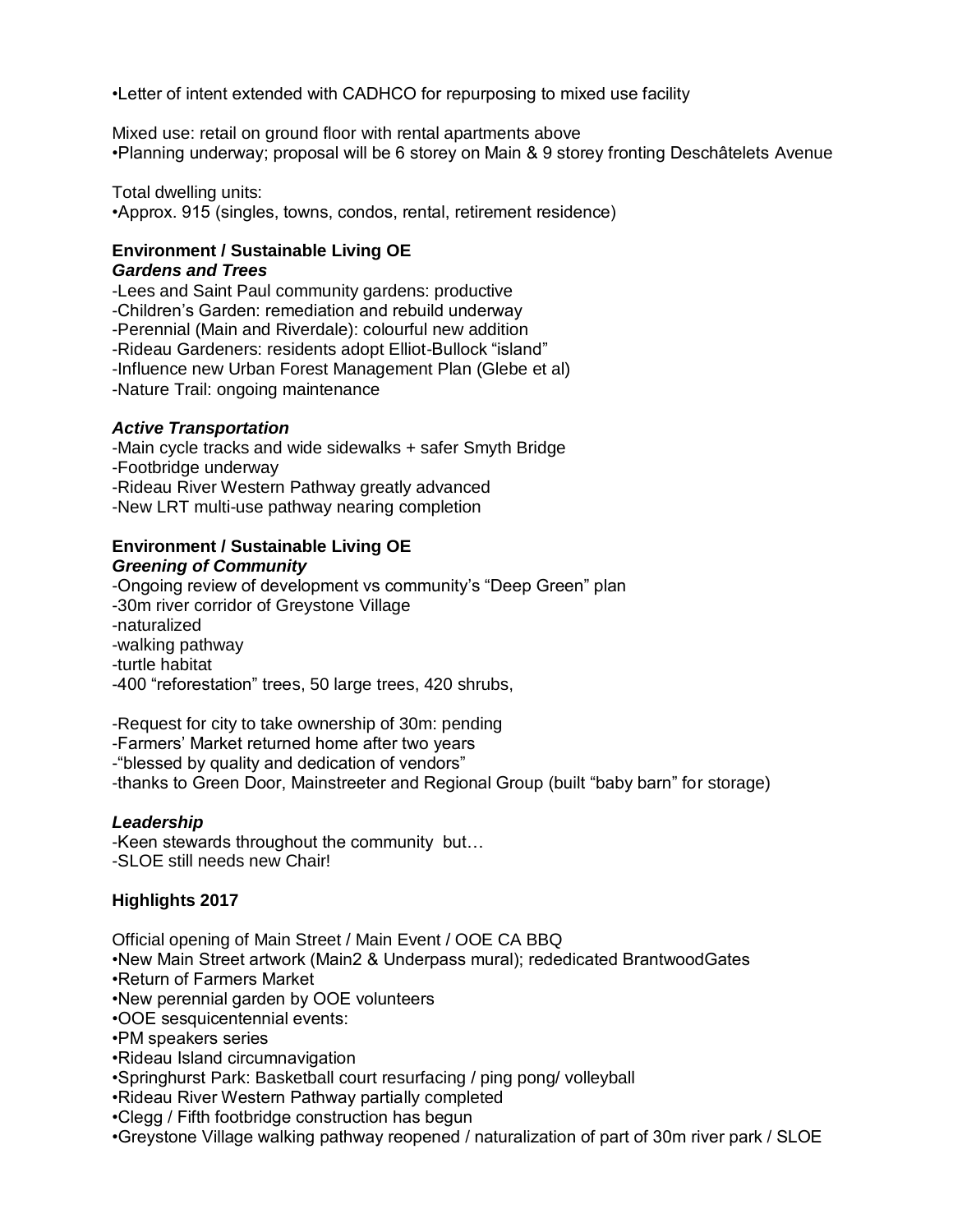impact on design •First new residents in Greystone Village

### **Highlights 2017**

**Next Year**

•Final PM speakers in our sesquicentennial project

•Completion of Rideau River Western Pathway

•Continued construction of Fifth-Clegg footbridge

•More new neighbours at Corners on Main & Greystone Village

•Community centre progress (hopefully)

•Public consultations on Elgin-Hawthorne & Greenfield-Main St north

•Reopening of Lees LRT station / bridge sidewalks across Rideau river

•Completion of Multi-use Pathway along Rideau River/ Greystone Village

•Reopening of Queensway on ramp at Lees

## **APPENDIX 4 – OLD OTTAWA EAST COMMUNITY ASSOCIATION FINANCIAL REPORT**

#### OLD OTTAWA EAST COMMUNITY ASSOCIATION TREASURER'S REPORT 14 NOVEMBER 2017

This is the Treasurer's report for the OOECA, presented at the Annual General Meeting, 14 November 2017. All OOECA banking takes place at the TD-Canada Trust branch at Pretoria Bridge. There were now two sub-accounts included in the OOECA account, where the OOECA takes care of banking for subgroups or committees within the Association. Figures are valid as of 10 October 2017.

A) The Lees Avenue Community Garden started the year with \$1305.22 in their account. They had no transactions over the last year and their account remains at \$1305.22.

B) Citizens for Healthy Communities (CHC) is a multi-community group that coordinated resistance to the Alta Vista Parkway. There was no movement in this account during the past year (or for many years). The residual amount for the CHC is \$35.27.

#### C) Old Ottawa East Community Association – 2016/17

For the OOECA in 2016/17, there was an income of \$2502.80 from the sale of OOECA memberships. The Main Event made a net profit this year of \$888.24. Both these revenues were similar but slightly greater than those of last year. The OOECA paid the cost of the directors' liability insurance to protect the association board members against claims to a total of \$550.80. The other major OOECA expenses were rental costs and food for various events, plus photocopying and supplies for event publicity and the membership drive. There were two major Canada 150 events which were very popular and well attended. The prime ministers speaker series required several hundred dollars in room rental expenses, albeit at a bargain rate with Saint Paul University. The Rideau Island circumnavigation event was largely self-supporting through participant fees. The OOECA started with a total of \$20,054.40 in October 2016 and ended in October 2017 with a balance of \$20,541.63 (assuming that the Healthy Transportation Coalition cashes its \$50 cheque). See the table.

| <b>Item</b>                                         | Income $(\$)$ | Expenses $(\$)$ | Totals $($ ) |
|-----------------------------------------------------|---------------|-----------------|--------------|
| OOECA account October 2016                          |               |                 | 20,054.40    |
| Memberships sold                                    | 2,502.80      |                 |              |
| Main Event revenue                                  | 1445.10       |                 |              |
| Net gain from perennial garden expenses and support | 30.72         |                 |              |
| Room rentals/meeting supplies                       |               | 1,262.38        |              |
| Memberships (FCA, HTC)                              |               | 80.00           |              |
| Gifts for Prime Minister speakers                   |               | 110.15          |              |
| Main Event expenses                                 |               | 556.86          |              |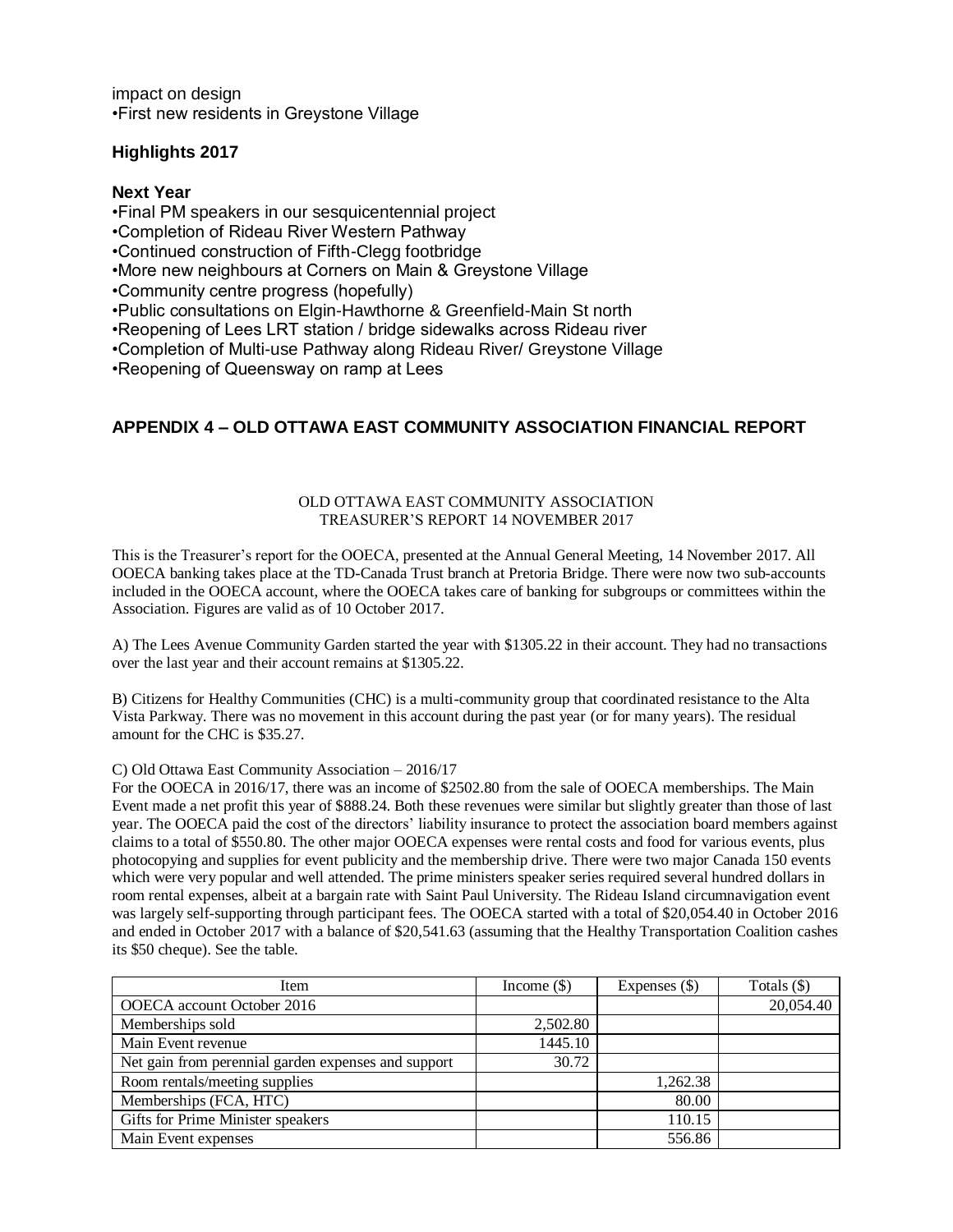| Photocopying and printing                      |         | 618.11  |           |
|------------------------------------------------|---------|---------|-----------|
| Directors' insurance                           |         | 550.80  |           |
| Contribution to CAG for Main Event             |         | 200.00  |           |
| Net expenses for Rideau Island canoe event     |         | 24.00   |           |
| Miscellaneous                                  |         | 89.09   |           |
| Totals (as of 10 October 2017)                 | 3978.62 | 3491.39 |           |
| OOECA account 10 October 2017 (as well as \$50 |         |         | 20,541.63 |
| cheque yet to be cashed)                       |         |         |           |

## **APPENDIX 6 – OPEN FORUM NOTES**

**Comment from resident:** With the new bike lanes, there is a concern that cyclists are not wearing appropriate reflective gear at night. Also, pedestrians are crossing the street using the bike lanes as opposed to appropriate crosswalks. Residents are encouraged to wear brighter colours or lights and avoid crossing before crosswalks. The same resident expressed frustration with the 24 hour construction close to the LRT station. Said that the construction is disturbing to residents and that the project should not be exempt from noise bylaw restrictions.

**Response (Councillor Chernushenko)**– Said that he understood that the construction is a disturbance to residents and apologized for inconvenience, noting that that the 24 hour construction is a trade off between speed vs. livability for residents. He underlined that slowing construction would also delay the finalization of the project.

**Question from resident**: what are the plans for the new structure located at 129 Main?

**Response (Phyllis Odenbach Sutton):** there is a plan approved for the site and it is possible that the developer may still be in the process of pre-selling enough units to advance construction"

**Question from resident:** When does the City's Environment Committee meet to discuss the budget related to renewable energy transition strategy?

**Response (Councillor Chernushenko):** The report was released today (November 14) and the report and budget will come to the Committee next week.

**Question from resident:** What is the plan for the Sisters Building?

**Response (Phyllis Odenbach Sutton):** Domicile has the first right of refusal when the Sisters decide they no longer want to maintain that building. No decision has been made to date.

**Comment from resident:** Expressed gratitude to OECA and CAG for all their hard work.

**Comment from resident:** There are a number of cars turning left where they shouldn't be on Rosemere. What can be done to address this issue?

**Response (Councillor Chernushenko)**: Issues of this nature have to be reported through the City of Ottawa Police website or 311 because urgency weighed by volume of complaints received. Residents were encouraged to submit formal complaints through Police website and 311 for bylaw issues.